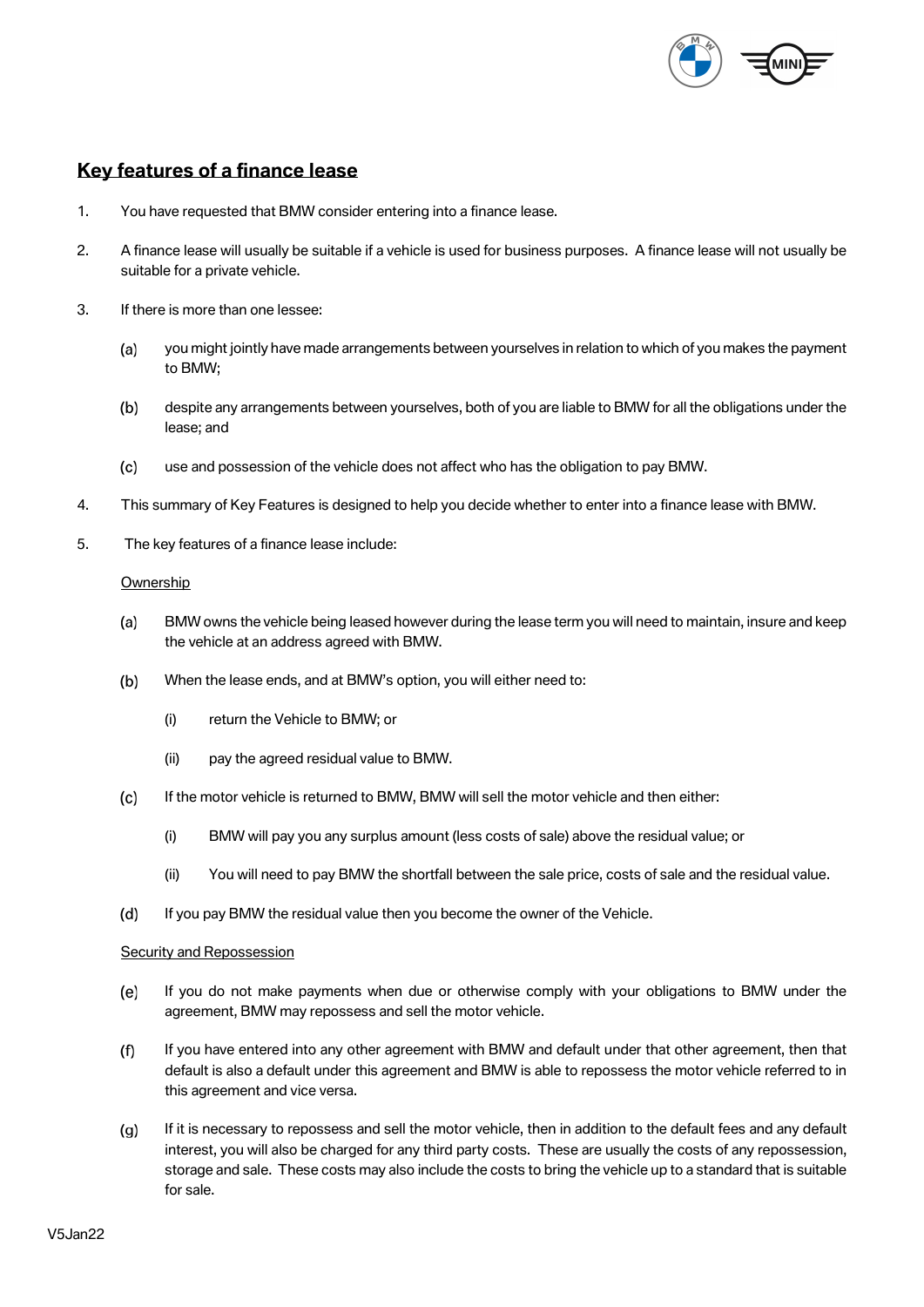

## Interest and Interest Rates

- $(h)$ The interest rate under the agreement and the total amount of interest you will pay for the full term of the agreement are set out in the attached disclosure statement.
- The interest rate at the time you enter into the agreement is fixed for the whole term of the agreement and  $(i)$ will not change.
- BMW may charge you a default rate of interest which is 5% higher than the interest rate in your agreement if  $(i)$ you do not make any payments when they are due.

## Default Fees

- $(k)$ If you do not make payments when due BMW will charge you:
	- (i) \$9.00 in the event that a payment tendered is dishonoured by your bank;
	- (ii) \$9.00 if an intention to repossess letter is issued if your loan account goes into arrears;
	- (iii) \$3.00 if BMW engages a repossession Agent;
	- (iv) \$40.00 if BMW repossess the vehicle; and
	- (v) third party costs relating to the collection and enforcement of the agreement.

#### Third Party Fees

 $(1)$ You will be charged for any third party fees, for example PPSR registration costs, search costs and also any fee charged by the broker or dealer who arranged the finance (dealer origination fees).

#### **Payments**

- $(m)$ The payments you will make under the agreement and the total amount of all payments you will make under this agreement, including interest and the residual value payment which may be required, are set out in the attached disclosure statement.
- $(n)$ BMW does not have to accept any early payments of the monthly payments due. If BMW does accept an early payment, if will be credited to the next payment(s) due. There is no interest saving or benefit for you in making payments early.

#### Early Repayment of the Whole Agreement

You can end the agreement at any time by asking BMW to provide you with a settlement amount. If you end  $(o)$ the agreement early the amount you need to pay is determined by the formula set out in the disclosure statement. There are no additional fees if you want to repay the loan early.

# **Cancellation**

- $(p)$ If you enter into the agreement you have a very short time period where you can cancel the agreement as follows:<br>(i) l
	- If the disclosure statement is handed to you you must give written notice to BMW that you intend to cancel the contract within 5 working days of the statement being handed to you.